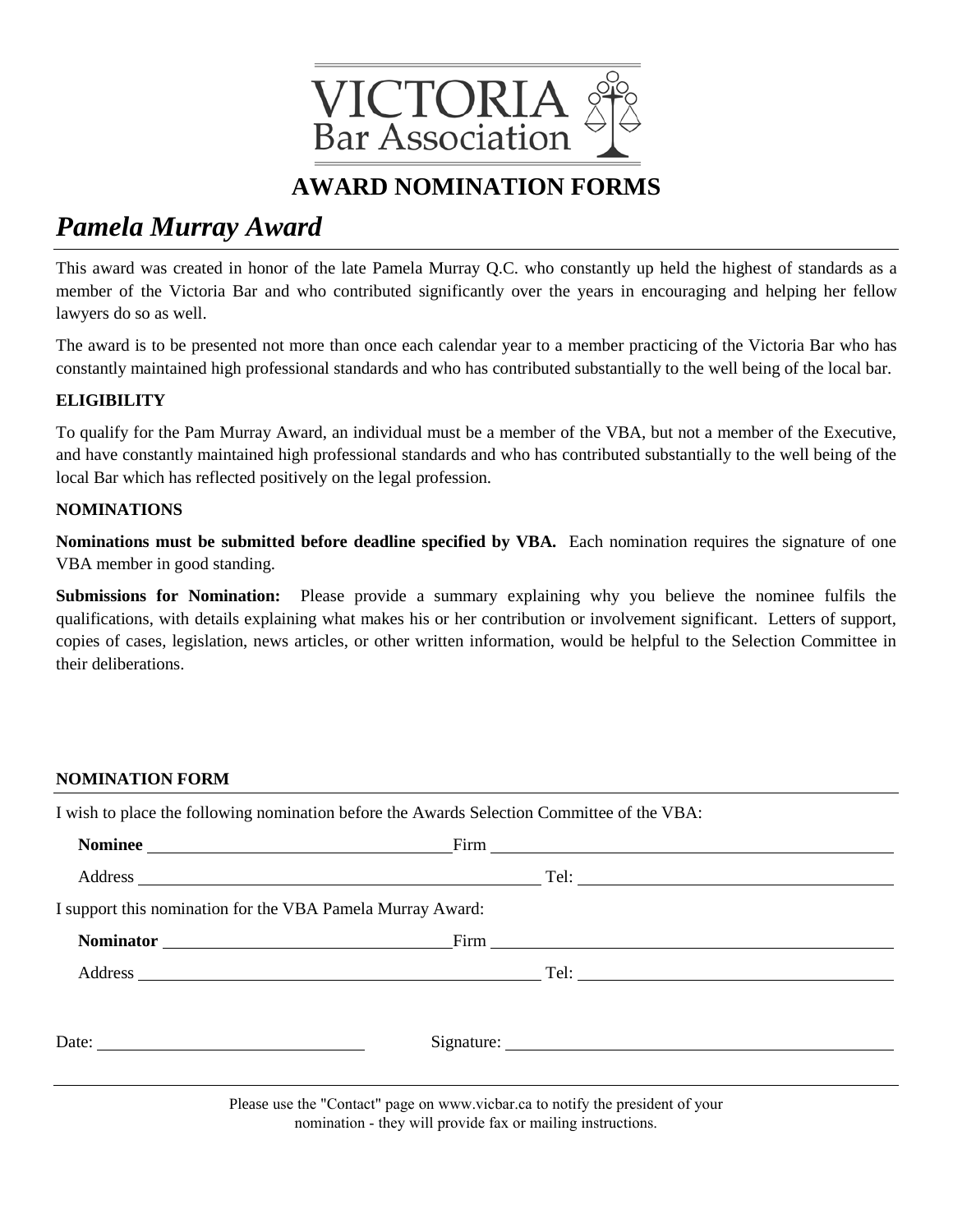

# *Volunteer Award*

This award is presented annually to a member of the Victoria Bar who has contributed significant efforts in a volunteer capacity, which has benefited directly or indirectly the Greater Victoria Community and which reflects positively on the legal profession.

### **ELIGIBILITY**

To qualify for the Volunteer Award, an individual must be a member of the VBA, but not a member of the Executive, and have made significant contributions and/or achievements using his or her volunteer skills for the betterment of the community or a non-profit organization.

### **NOMINATIONS**

**Nominations must be submitted before deadline specified by VBA.** Each nomination requires the signature of one VBA member in good standing.

**Submissions for Nomination:** Please provide a summary explaining why you believe the nominee fulfils the qualifications, with details explaining what makes his or her contribution unique. Letters of support, particularly from community members, would be helpful to the Selection Committee in their deliberations. Helpful information includes:

- A) time commitment involved in volunteer contribution;
- B) length of service;
- C) skill involved in commitment;
- D) whether the commitment involved managing people, events or funds;
- E) the overall effort expended in pursuit of the organization's goals; and
- F) the direct benefit to the community resulting from the nominee's involvement.

### **NOMINATION FORM**

I wish to place the following nomination before the Awards Selection Committee of the VBA:

|                                                                                                                                                                                                                                     | Nominee Firm Firm |                                                                                                                     |
|-------------------------------------------------------------------------------------------------------------------------------------------------------------------------------------------------------------------------------------|-------------------|---------------------------------------------------------------------------------------------------------------------|
| Address <u>examples</u> and the contract of the contract of the contract of the contract of the contract of the contract of the contract of the contract of the contract of the contract of the contract of the contract of the con | Tel:              | <u> 1989 - Andrea Albert III, politik eta politik eta politik eta politik eta politik eta politik eta politik e</u> |
| I support this nomination for the Volunteer Award:                                                                                                                                                                                  |                   |                                                                                                                     |
| Nominator <u> and</u> <b>Manufacture</b>                                                                                                                                                                                            |                   |                                                                                                                     |
|                                                                                                                                                                                                                                     |                   |                                                                                                                     |
| Date: $\frac{1}{\sqrt{1-\frac{1}{2}} \cdot \frac{1}{2}}$                                                                                                                                                                            |                   |                                                                                                                     |
|                                                                                                                                                                                                                                     |                   |                                                                                                                     |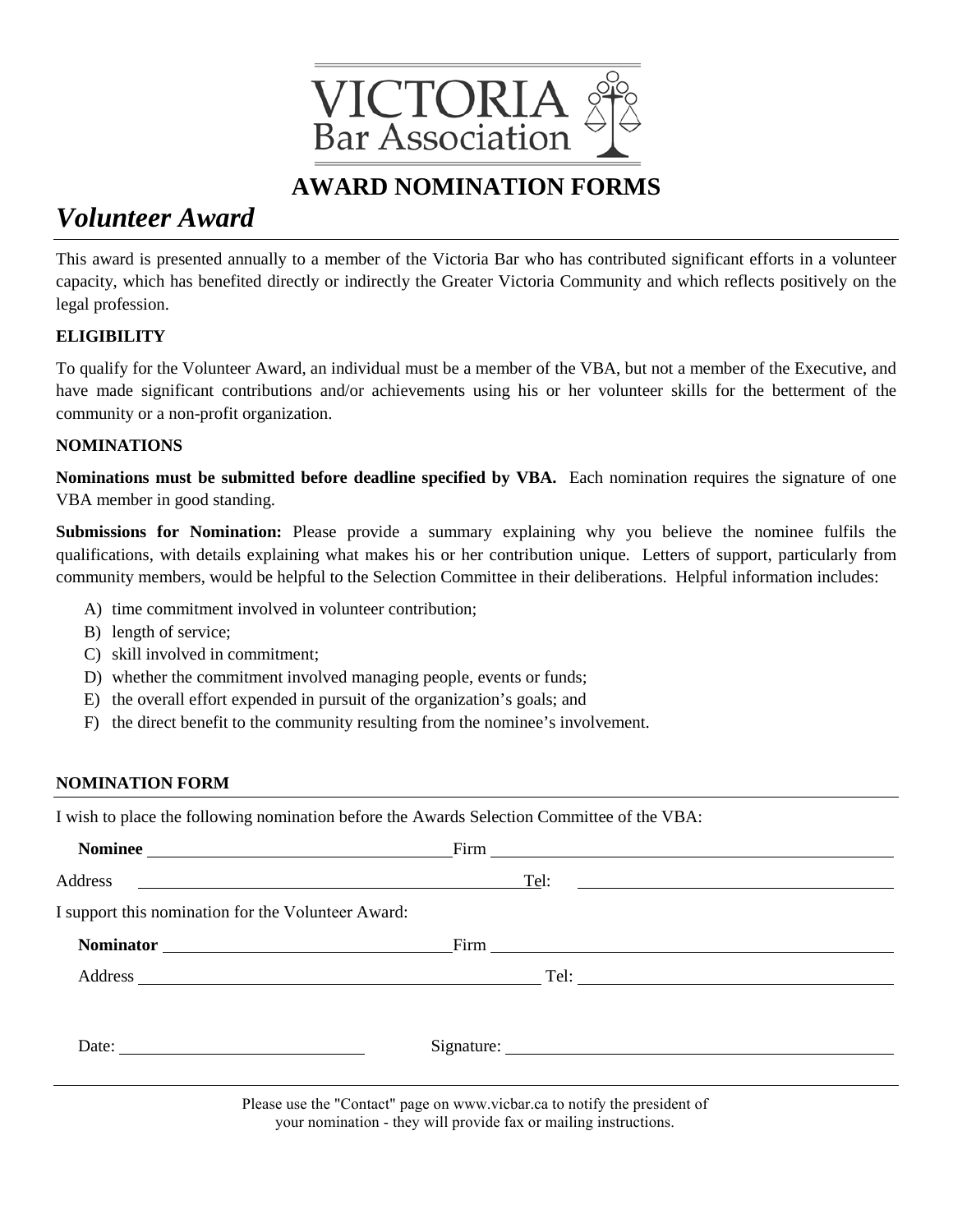

## *Contribution to The Law Award*

This award is presented annually to a member of the Victoria Bar who has had a significant involvement in the development of a legal issue during the year or a history of such contributions, and which involvement reflects positively on the legal profession.

### **ELIGIBILITY**

To qualify for the Volunteer Award, an individual must be a member of the VBA, but not a member of the Executive, and have made significant contributions and/or involvement in the development of a legal issue during the year, and which involvement reflects positively on the legal profession

### **NOMINATIONS**

**Nominations must be submitted before deadline specified by VBA.** Each nomination requires the signature of one VBA member in good standing.

**Submissions for Nomination:** Please provide a summary explaining why you believe the nominee fulfils the qualifications, with details explaining what makes his or her contribution or involvement significant. Letters of support, copies of cases, legislation, news articles, or other written information, would be helpful to the Selection Committee in their deliberations. Please include the following information:

- A) the nature of the contribution or involvement in a legal issue;
- B) the nature of the legal issue and its effect or significance;
- C) length of time involved;
- D) skill involved; and
- E) the benefit to the community or how it reflects positively on the legal profession.

### **NOMINATION FORM**

I wish to place the following nomination before the Awards Selection Committee of the VBA:

| Nominee                                                          |                                                                                                                                |                                                                                                                      |
|------------------------------------------------------------------|--------------------------------------------------------------------------------------------------------------------------------|----------------------------------------------------------------------------------------------------------------------|
|                                                                  | Tel:                                                                                                                           | <u> 1989 - Andrea State Barbara, amerikan personal di sebagai personal di sebagai personal di sebagai personal d</u> |
| I support this nomination for the Contribution to the Law Award: |                                                                                                                                |                                                                                                                      |
|                                                                  |                                                                                                                                |                                                                                                                      |
|                                                                  |                                                                                                                                |                                                                                                                      |
| Date: $\frac{1}{\sqrt{1-\frac{1}{2}} \cdot \frac{1}{2}}$         |                                                                                                                                |                                                                                                                      |
|                                                                  | $\mathbf{r}$ , and $\mathbf{r}$ , and $\mathbf{r}$ , and $\mathbf{r}$ , and $\mathbf{r}$ , and $\mathbf{r}$ , and $\mathbf{r}$ |                                                                                                                      |